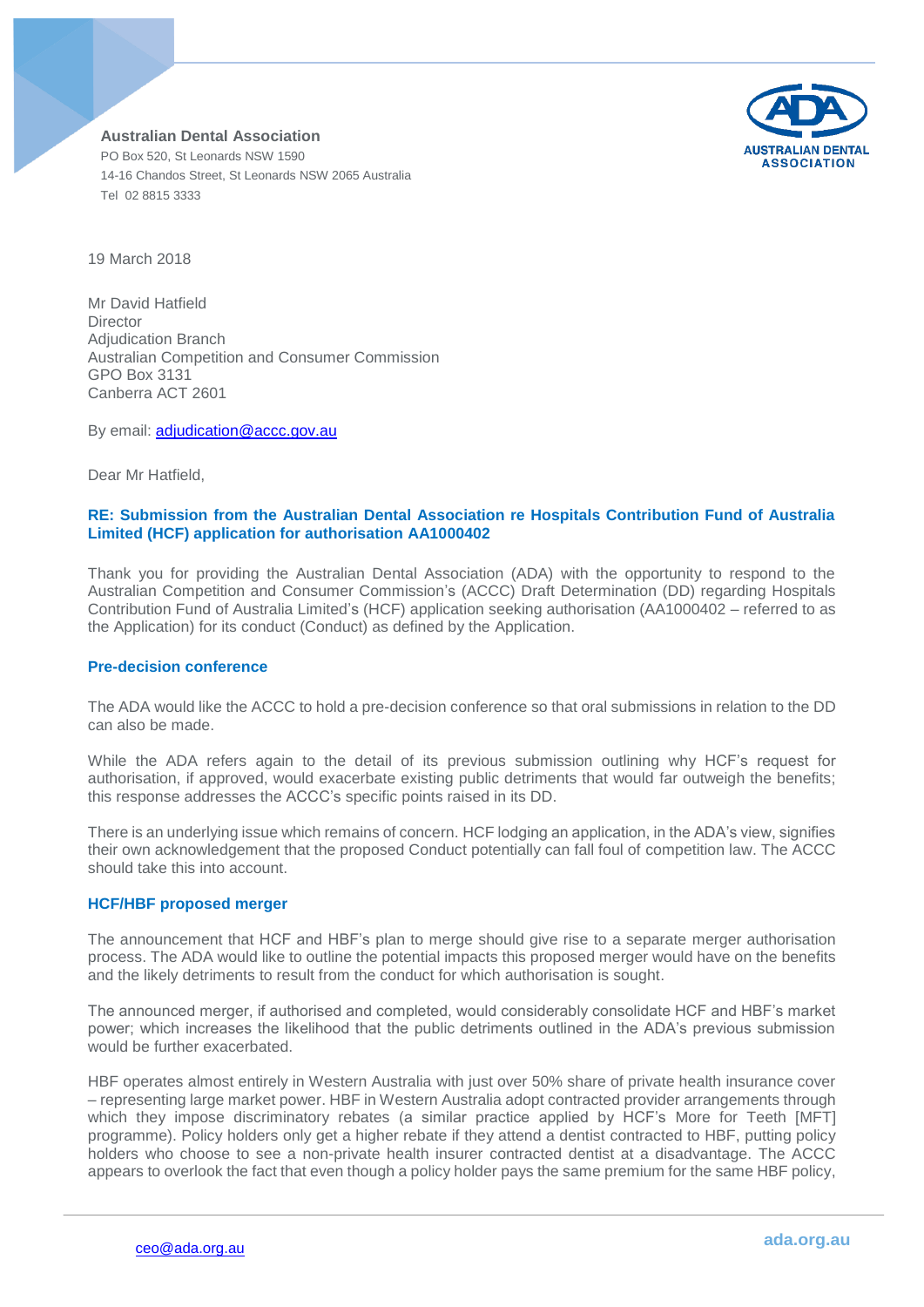**AUSTRALIAN DENTAL ASSOCIATION** 

**Australian Dental Association** PO Box 520, St Leonards NSW 1590 14-16 Chandos Street, St Leonards NSW 2065 Australia Tel 02 8815 3333

receives the same items of service, exercises their choice to have their treatment provided by a dentist of their choice, they receive a lower rebate.

The DD has paid scant weight to the underlying principle of private health insurance, i.e. the fundamental right for policy holders receive health treatment by their provider of choice. The ACCC have indicated the merged entity would have a market share nationally of approximately 18% of private health insurance – this significant market power makes activities of steering patients via discriminatory rebates to private health insurer (PHI) contracted providers more egregious for consumers and the health care provider market. The combined net assets of the new merger will exceed \$3.7 billion which exceeds Medibank.

Neither fund has adequately increased dental rebates, if at all. Both HBF and HCF have embarked on increased exclusions in their policies. Allowing authorisation, as announced by ACCC, legitimises another inequitable practice to provide differential rebates based on consumers' choice of provider. The ADA opines this does not benefit the public overall. One recent example of HBF's increased exclusionary and inequitable policy practises is the announcement to introduce exclusion for insulin pumps in basic policies. <sup>1</sup> While not pertaining to HCF's MFT and dental clinic network (DCN) *per se*, it nonetheless demonstrates commercial practices that are detrimental to policy holders. If the ACCC were to approve the planned merger, HCF would also apply similar practices to general treatment/extras cover policy holders which will cause additional public detriment that would outweigh any public benefits. Further, the additional DCNs as requested by HCF's Application, supported by the DD effectively endorses and condones the above exclusionary behaviour.

If the ACCC is not going to support equal rebates for the same service under the same policy then why does the ACCC not advocate reduced premiums for contributors who elect to have a lower rebate to see the provider of their choice, i.e. the contributors (actual) preferred provider and not the PHI's 'preferred provider'.

# **More For Teeth (MFT) program**

The ADA's previous submission, as outlined above, states that HCF and the private health insurance industry's practice of applying discriminatory rebates to favour PHI contracted dentists and healthcare providers interferes with policy holders' choice of provider and their continuity of care. <sup>2</sup> The DD notes as at May 2017, approximately 6,400 dentists (by individual dentist headcount) across Australia were MFT Providers (of approximately 15,000 total dentists registered in Australia). Essentially, the DD endorses HCF to steer patients to over 40% of registered dentists. Currently, policy holders who choose to see the almost 60% non-HCF contracted dentists will continue to receive a lower rebate under the proposed conduct. This is not in the public interest.

In other sectors and industries, the ACCC has been aggressive in pursuing price or fee setting activities yet its DD approves HCF's proposed scheme. The Application outlines blatant fee setting thinly disguised as a maximum rather than a minimum fee charged.

Noting that HCF does not compel MFT providers to only provide dental services to HCF policy holders, regardless, the ACCC must recognise HCF's MFT and dental owned clinics (referred to in its Application as its DCN) perpetuate and further spread the practice of discriminatory rebates which impacts all HCF policy holders; especially those who choose to see an independent, non HCF contracted dental practice/practitioner. It is not in the public interest to permit any PHI, including HCF, to apply a regime where the insurer pays higher rebates to one policy holder because they attend an insurer contracted dentist and pay less rebate to a HCF

 $\overline{a}$ 

<sup>1</sup> O'Leary, C., 'Cash-strapped diabetes sufferers to be hit hard as HBF no longer covers insulin pumps in basic policies', [https://www.perthnow.com.au/news/health/cash-strapped-diabetes-sufferers-to-be-hit-hard-as-hbp-no-longer-covers-insulin-pumps-in](https://www.perthnow.com.au/news/health/cash-strapped-diabetes-sufferers-to-be-hit-hard-as-hbp-no-longer-covers-insulin-pumps-in-basic-policies-ng-b88770092z?csp=dc41ec3a407d142c93ad09aa2d4503a0)[basic-policies-ng-b88770092z?csp=dc41ec3a407d142c93ad09aa2d4503a0](https://www.perthnow.com.au/news/health/cash-strapped-diabetes-sufferers-to-be-hit-hard-as-hbp-no-longer-covers-insulin-pumps-in-basic-policies-ng-b88770092z?csp=dc41ec3a407d142c93ad09aa2d4503a0) Accessed Monday 12 March 2018 3:20PM

<sup>2</sup> Australian Competition and Consumer Commission (ACCC), *Draft Determination – Application for authorisation lodged by Hospitals Contribution Fund of Australia Limited, in respect of its Dental Clinic Network and More For Teeth program providers Date: 5 March 2018 Authorisation number: AA1000402*, para 14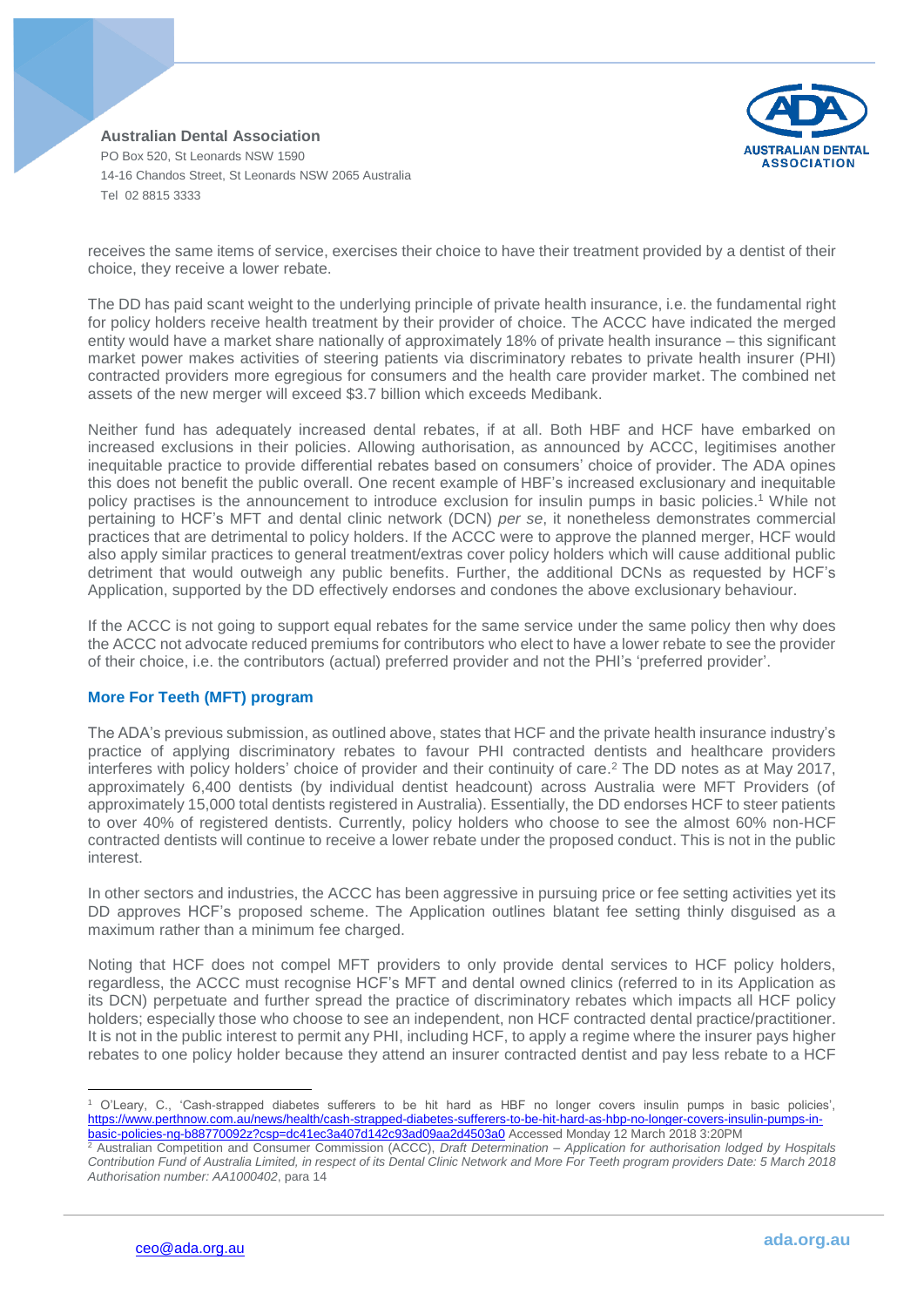

policy holder who chooses to see their non-PHI contracted dentist to maintain continuity of care. Both policy holders have the same policy, pay the same premium, and are seeking the same treatment - they should receive the same rebate. It is not in the public interest to allow the continuation of the practice of PHIs making policy holders not attending an insurer contracted dentist subsidise another policy holder's ability to attend an insurer contracted dentist. This inequitable practice distorts the dental care market by creating arbitrary financial incentives that effectively steer patients to the insurers' 'preferred' providers. Such regimes only favour the insurers' 'preferred' dentists, not all their policy holders' actual dentists of choice.

## **HCF's Dental Clinic Network**

Just because HCF's application currently pertains to clinics across a 'very small number of geographic locations' does not *ipso facto* mean there will not be considerable public detriment.<sup>3</sup> HCF's advice to the ACCC that there are "no other existing substantive plans in place to open any additional clinics" is only a point-in-time statement that has no bearing on their future actions or strategy. Would HCF offer an irrevocable statement to that effect and for the new merged entity with HBF? Considering that the DD proposes to provide HCF authorisation for 10 years, accordingly, the ACCC should provide much greater scrutiny of the broader context of HCF and the PHI practices in the industry; such scrutiny will clearly show that the proposed conduct will exacerbate the public detriments consumers already experience. It stretches belief that within the next 10 HCF will not open any additional clinics.

As a matter of public policy, certain modes of commercial conduct or business arrangements should be deemed to be against the public interest, regardless of the scale, large or small, in which the harm is dealt to consumers and public welfare in the immediate term. The risk of harm and public detriments associated with a business model whereby a conflicted insurer owns and runs its own health clinics, for which it can set policy holders' rebates, premiums and the fees its contracted/employed dentists charge; as well as direct how dentists' in that clinic practice, poses a real risk of consumer detriment in terms of their out-of-pocket costs and the quality of care received. Ultimately, the further proliferation of PHI owned, and operated health clinics will, over time, substantially lessen competition in the dental care services market and limit policy holders' choice of provider. If the ACCC's decision, as outlined in its DD, is reflected in its final determination, it will provide additional momentum to Australia moving in the direction of managed care, which has resulted in disastrous results in the USA both in terms of overall health expenditure and health outcomes.

Recent reporting on other private health insurers who have attempted to only provide gap cover if treated by a Bupa-contracted hospital or day-stay facility, illustrates the real dangers inherent in adopting a permissive approach to HCF's MFT contracted providers and owned clinics. Were the ACCC to authorise HCF's application, there is a real likelihood the public detriments associated with actions such as Bupa could also occur by HCF in the future and allow other PHI to adopt similar health fund owned clinics. <sup>4</sup> The ACCC should not allow nor encourage the expansion of HCF's DCN and exacerbate the detriments that the public already experience.

### **Parliamentary Inquiries and measures to better regulate insurers' practices**

The Australian Senate Committee Inquiry on Private Health Insurance (Senate Committee) Report in December 2017 recognised the deleterious impacts discriminatory rebates have on policy holders and the healthcare services market and recommended prohibiting this practise. The ADA urges the ACCC to take this into account in its final determination.

Recommendations of the Senate Committee also mirror previous initiatives provided by other jurisdictions in other areas of commerce/insurance which were the subject of ACCC investigations - e.g. motor vehicle

 $\overline{\phantom{a}}$ 3 Id., para 16, 18, 10

<sup>&</sup>lt;sup>4</sup> Han, E., 'Bupa tweaks controversial gap cover plan following public outcry', https://www.smh.com.au/healthcare/bupa-tweakscontroversial-gap-cover-plan-following-public-outcry-20180307-p4z39x.html Accessed Monday 19 March 2018 4:16PM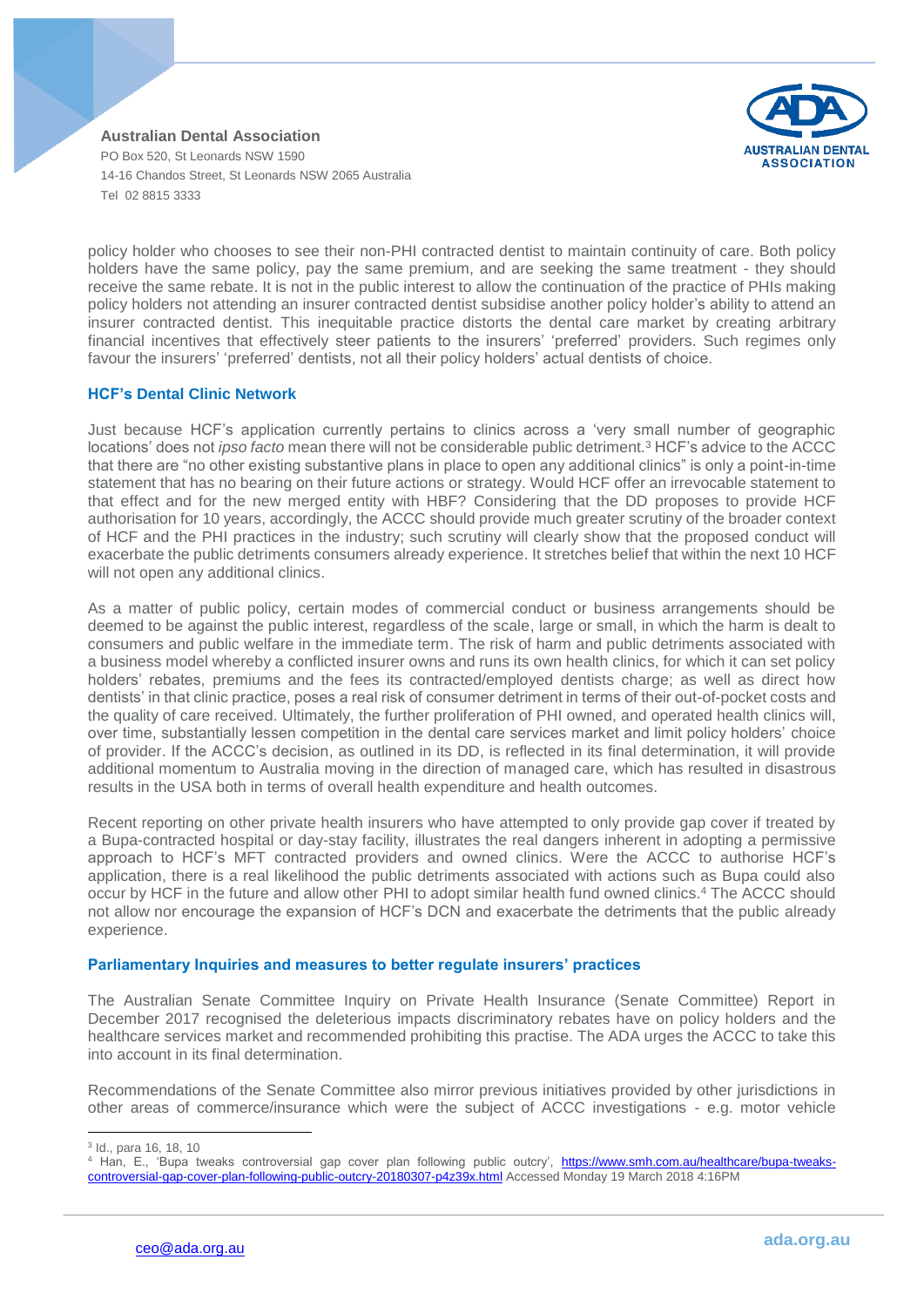

insurers and related smash repairers.<sup>5</sup> Here, the use, in insurance policies, of provisions that require the use of particular parts or products in the repair of the insured's motor vehicle, restricted the insured's choice of repairer or imposed additional charges on the insured for choosing their own repairer, were all considered anticompetitive.

The New South Wales Legislative Assembly Select Committee on the Motor Vehicle Repair Industry completed its report in July 2014. The NSW Government's response was to support 18 out of the 21 recommendations by the Select Committee. Provisions paralleling the following recommendations of the Committee could easily be adapted to the PHI market by the ACCC and Australian Government:

- Invalidating the use in insurance policies of provisions that restrict the insured's choice of repairer; (choice of provider);
- Invalidating the use in insurance policies of provisions that impose additional charges on an insured for choosing their own repairer; ("free" treatments for contracted provider patients);
- Specifying that such provisions are void;
- Providing that it is an offence to suggest to or advise an insured to choose a particular repairer; (contracted providers adverts and PHI staff);
- Providing that it is an offence to accept or offer kickbacks for steering an insured to a particular repairer; (PHI owned clinics);
- Providing that it is an offence to state or suggest to an insured that a specific repairer should or must be used by the insured for the repair to be covered under their policy; and
- Specifying the penalties for these offences maximum \$110,000 fine for first offence and \$165,000 fine and imprisonment for 12 months or both for second or subsequent offence.

The ACCC's final determination should take heed of these state and federal Parliamentary assessments and attempts to curtail practices outlined in HCF's application.

# **Consultation**

The ADA urges the ACCC place greater weight on concerns raised by the Northern Territory Department of Health (NTDH) with:

*"dental clinic networks and preferred provider arrangements … identified amongst some Northern Territory stakeholders … that increased market presence and overlapping services raise important considerations regarding the potential for price manipulation, particularly in smaller workforces of regional and remote areas".*

While supporting the above, the ADA disagrees with the NTDH's view that "it is possible the Conduct could bolster the dental workforce and provide opportunities for increased access to dental services for the Northern Territory public". Private health insurers' use of discriminatory rebates have been known to force policy holders to travel further distances to obtain their greater rebate even though there is a more local provider who happens to not be contracted to that insurer. Using financial incentives to force policy holders, in regional, rural, and remote areas, to drive further distances to obtain a greater rebate for their care is not in their health care interests and does not facilitate better access to care.

The ADA also urges the DD to explicitly detail the thrust of the ADA's objections to the Conduct. Currently, the DD leaves out critical points.

The DD does not refer to the fact that:

 $\overline{\phantom{a}}$ <sup>5</sup> *Motor Vehicle Repairs (Anti-steering) Bill 2006 (NSW)*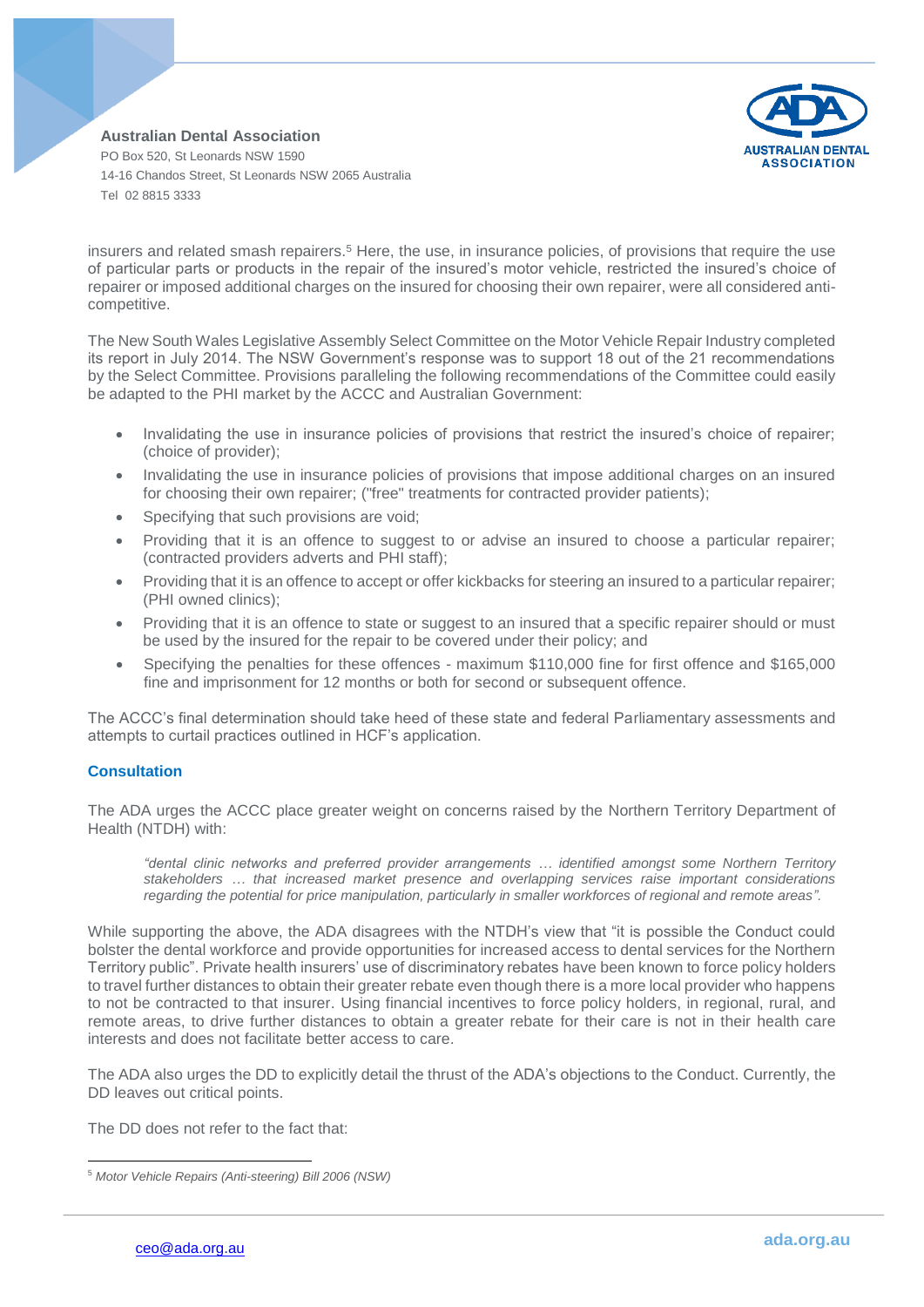

- The Conduct as well as the existing MFT and DCN framework results in HCF policy holders receiving less access to care from non-MFT/DCN/HCF contracted dentists (via a lower rebate making them less likely to attend a dentist and therefore benefit less from regular dental treatment and education – which is claimed by HCF's Application as the benefit for those who attend MFT/DCN clinics);
- HCF policy holders who exercise their choice to see a non-HCF contracted dentist are effectively subsidising the higher rebates received by policy holders who attend HCF contracted dentists; and
- The practise of discriminatory rebates in tandem with contracted provider arrangements is not applied by HCF alone, but by a significant number of private health insurers. Currently, a large number of policy holders nationally are being negatively impacted by these practices.
- Industry wide, PHI premium increases are higher than both dental fees increases and rebates paid to policyholders. The percentage of general treatment revenue not returned as benefits to policy holders in 2016/17 (24.80%) continues a four-year trend where each year there has been increasingly less premiums paid back to policyholders via rebates – a cumulative total surplus of almost \$7 billion (\$6.68 billion) over the last five years to the end of financial year 2016-17.<sup>6</sup>
- The 'out-of-pocket' or 'gap' problem experienced by policy holders is not due to provider fees (at least in the context of dental services), but instead is a problem HCF and other private health insurers have created through rebate inequality combined with the fact that private health insurers have failed to increase their rebates in line with premium increases, let alone CPI.

## **ACCC assessment**

### **a. Future without the conduct**

HCF's response to the possibility that were it not to receive authorisation, that:

*"it would still likely open dental clinics but using a different operational model. Specifically, HCF submits that it would engage dentists as independent contractors to provide services at its DCN clinics"<sup>7</sup>*

The ADA queries whether this alternative arrangement could be legally implemented. Independent contracted dentists fail the Australian Taxation Office test for contractor status; as they have to provide their own equipment and materials (which is a physical impossibility if HCF provide the dental clinic setting).

Also, the above assertion by HCF does not adequately disclose to the ACCC that under such arrangements the underlying detriments associated with HCF and other insurers' use of discriminatory rebates and the ownership and operation of dental practices will continue. The public will continue to experience detriment in the form of reduced access, choice of provider, and continuity of care; not to mention the deleterious impacts that steering would have in the dental care provider market. This is why the ADA urges the ACCC's analysis to recognise that the existing practices of HCF's conflicted DCN, discriminatory rebates and contracted provider networks already cause public detriments and therefore the Application should not be authorised.

The ACCC's final determinations should dissuade the wider, further use of market practices which favour policy holders who attend insurer contracted healthcare providers; provide lower rebates for policy holders who do not see an insurer contracted provider which in turn causes them greater out-of-pocket costs and less likely to access the care they need. Because HCF have outlined they would seek to rearrange their practices to use a model which does not require authorisation does not mean the ACCC should authorise the proposed Conduct in question.

 $\overline{a}$ <sup>6</sup> Please see the ADA's previous submission

<sup>7</sup> ACCC, op. cit., para 32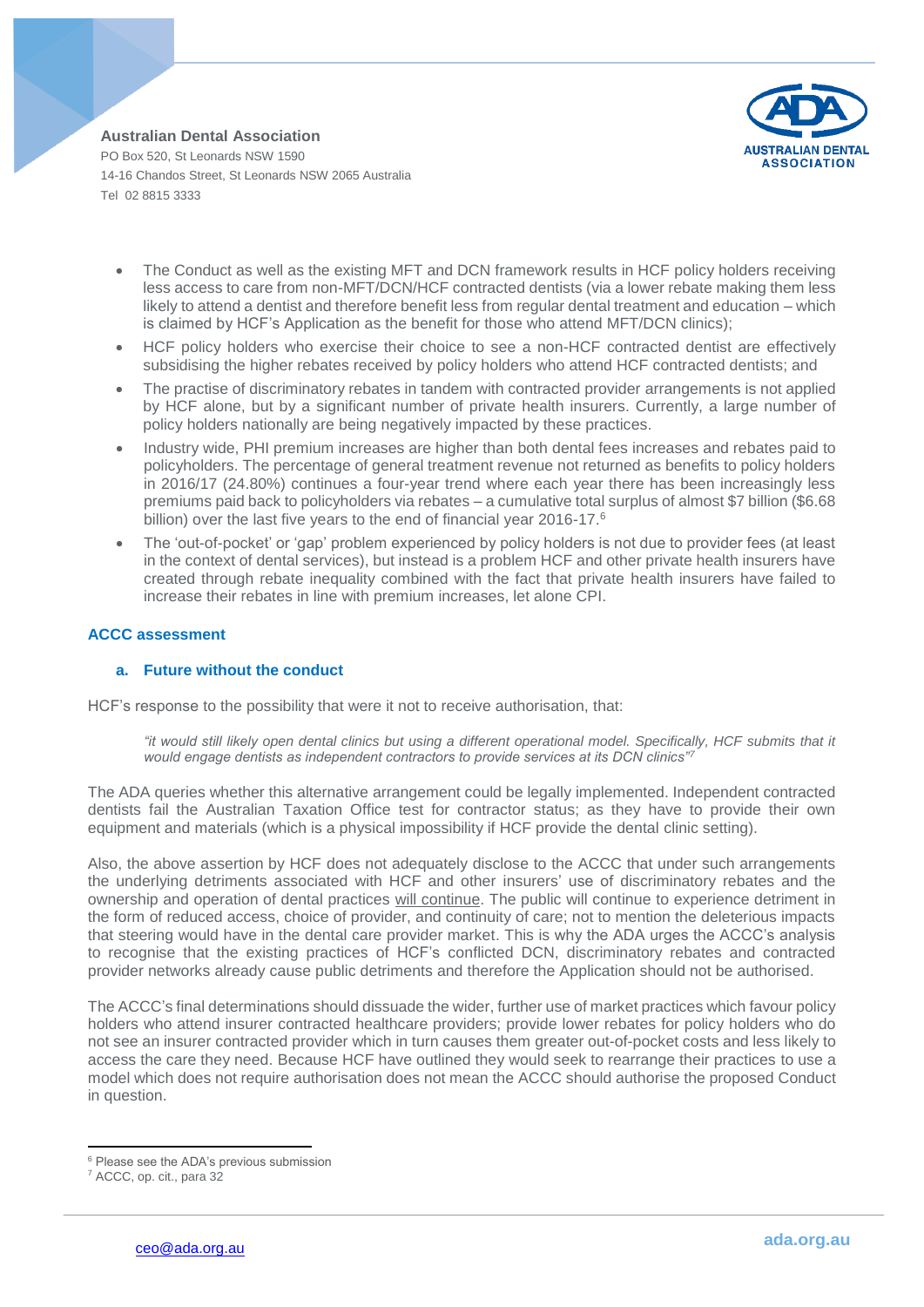

## **b. Public benefit**

The ADA's previous submission outlined that the ACCC adopt a broader framework with which to assess the public benefits and detriments of HCF's Application. The 'rebate certainty' associated with HCF's MFT/DCN should be provided to all HCF policy holders regardless of which dentist they attend and for all dental treatments, not specifically the ones identified – and this should happen now. The main value proposition of private health insurance, as is marketed to Australians, is to enable consumers to choose their healthcare provider; and provide better access to care with low or no out-of-pocket costs. Already, the ADA has outlined that HCF's claim to provide 'price certainty' comes at the expense of other HCF policy holders, who are effectively penalised by receiving a lower rebate if they attend a non-insurer contracted dentist. The ADA has outlined that this 'price certainty' has steering effects which inappropriately distort the dental care provider market. In other words, there are more deleterious impacts that arise from these practices, and approval of HCF's application will see further consolidation of not only MFT providers and DCN, but ultimately insurer operated and owned dental clinics that is not in consumers' economic nor dental health interests.

The claims by HCF that this is somehow an endeavour on their behalf to reduce out-of-pocket expenses belies the fact that HCF's dental rebates are not increased in line with CPI or indeed in line with annual policy cost increases.<sup>8</sup> The ADA has provided evidence of this in its previous submission.



# Growth of wages, inflation & private health insurance

Chart: Greg Jericho · Source: ABS, Dept of Health · Get the data · Created with Datawrapper

The ACCC must also recognise that for every HCF policy holder attending an MFT provider or DCN, another policy holder who chooses to attend a non-contracted dentist receives a lower rebate, which means less access to dental care, greater out-of-pocket expenses and a higher likelihood they do not attend their dentist regularly which ultimately impacts on their oral health. The DD does not refer to these risks raised by the ADA nor the detriment these policy holders already experience. HCF's MFT program only provides 'more' for some, but not 'all' of its policy holders. In fact, those policy holders wishing to receive health care from their (non-HCF contracted) choice of provider are giving 'more' to policy holders who see a contracted dentist. This inequitable practice, which is the model underpinning HCF's Conduct, should not be authorised.

### **c. Public detriment**

 $\overline{\phantom{a}}$ <sup>8</sup> Jericho, G., 'Is private health insurance a con? The answer is in the graphs', *the Guardian*, 6 February 2018, <https://www.theguardian.com/business/grogonomics/2018/feb/06/is-private-health-insurance-a-con-the-answer-is-in-the-graphs> accessed 15 March 2018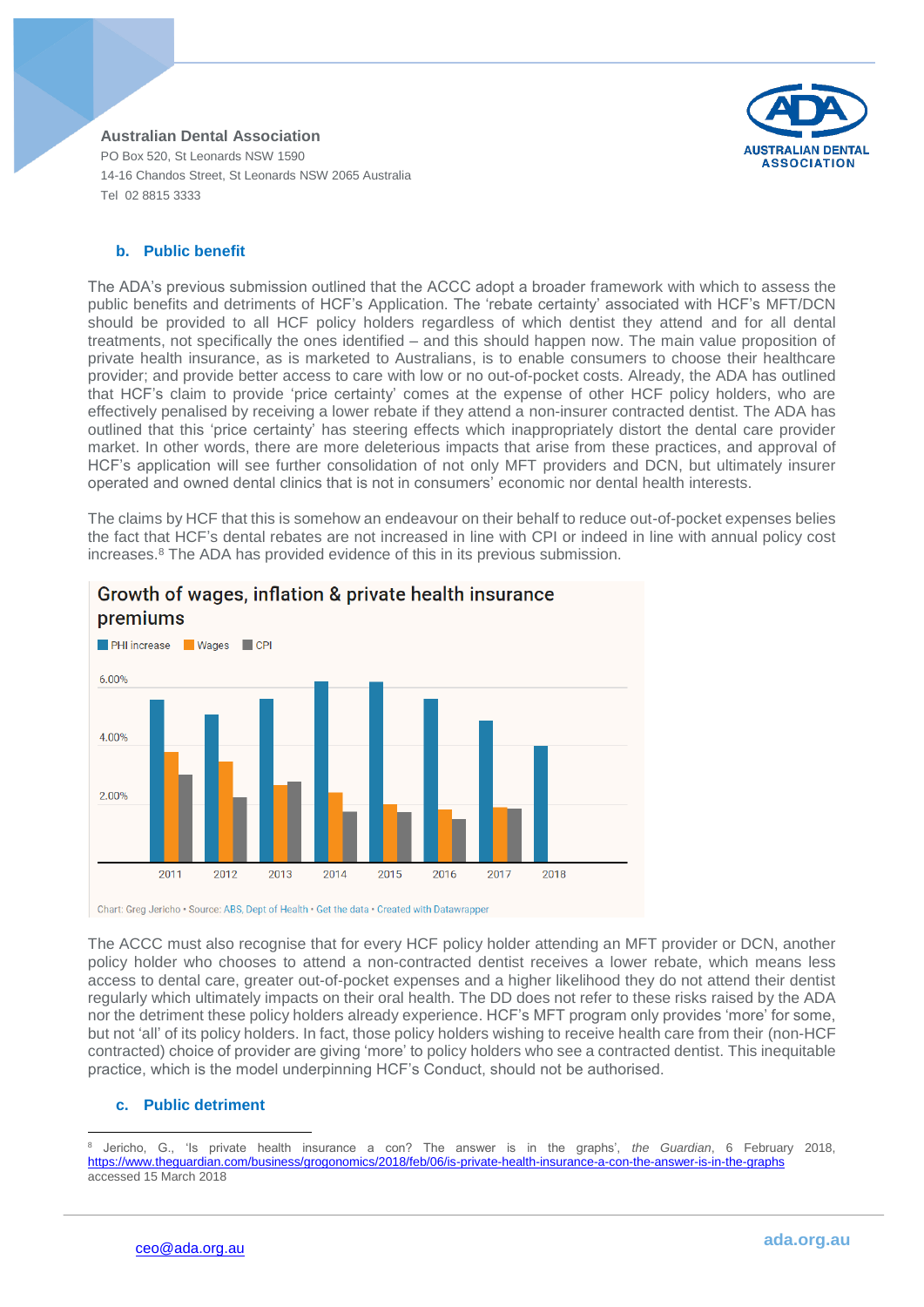

HCF's Conduct, if approved, will exacerbate the 'race to the bottom' where many insurers continue to adopt the practice of discriminatory rebates that favour their contracted providers. The only way real competition can occur is for HCF's Application to be rejected, and for the ACCC to push all PHI to provide consumers with the same policy, who seek the same treatment, the same rebate. Outlawing discriminatory rebates will provide a platform from which real meaningful competition can occur.

The ADA notes HCF submitted that:

*"it seeks authorisation for its agreements with MFT program dentists in locations that overlap with its DCN clinics; not for the operation of the MFT program generally, or for the operation of its dental clinics" 9*

While the authorisation is confined to the scope as outlined, the ACCC must assess whether the proposed Conduct operates within a broader context of PHI industry practices such as discriminatory rebates and the ownership and use of dental clinics by heavily conflicted insurers (including HCF); the conflicts of interest which, combined with commercial pressures over time, will result in more public detriment than any purported public benefit. The ACCC should not make a decision that exacerbates existing public detriments, that is within the scope of the Application. This would occur by directly rejecting the proposed Conduct.

The ADA's submission provided an industry wide view of how PHIs' practices across the industry; namely the use of discriminatory rebates to steer policy holders to use insurer contracted providers, is not in consumers' interests and substantially lessens competition in the healthcare services market. Currently, HCF engages in the aforementioned activities; their Application, if approved by the ACCC, will allow for the further expansion of these practices that will create public detriments that outweigh any purported benefits.

The ACCC's application of the public benefit/interest test should occur within a much broader scope than has been under the DD.

HCF have claimed:

*"many of the issues raised by the ADA reflect its institutional views on matters such as corporate dentistry, and are not relevant to the application" 10*

Regardless of the insurer's for-profit/not-for-profit operating model, insurer owned and operated dental clinics contain conflicts of interest that are not in the public interest. This is not an 'institutional view' confined to the ADA, but currently the reality embodied by the example of HCF's DCN. Any situation in which an insurer can set the fee, and the rebate, as well as the premium the policy holder must pay, poses a real conflict which should not be permitted as a matter of public policy. Where there is a driving imperative to have to generate a return whether to shareholders or contributors in a corporate setting, means that over time healthcare providers and ultimately consumers will bear more of the cost and will have less access to care as a result. Such a business model allowing for corporate owned clinics gives rise to public detriments that outweigh any purported benefit and should not be permitted by the ACCC.

HCF's response states that any dentist, whether it be one within a small business independent practice, to those operating within a corporate owned and operated series of networks must work to ensure an adequate business return. The suggestion is that "very similar incentives" exist "in relation to increasing revenue by increasing the number of patients seen per day". 11

For independent small business practices, where clinical and professional autonomy resides solely within the

 $\overline{\phantom{a}}$ <sup>9</sup> ACCC, op. cit., para 41

 $10$  Ibid.

 $11$  Ibid.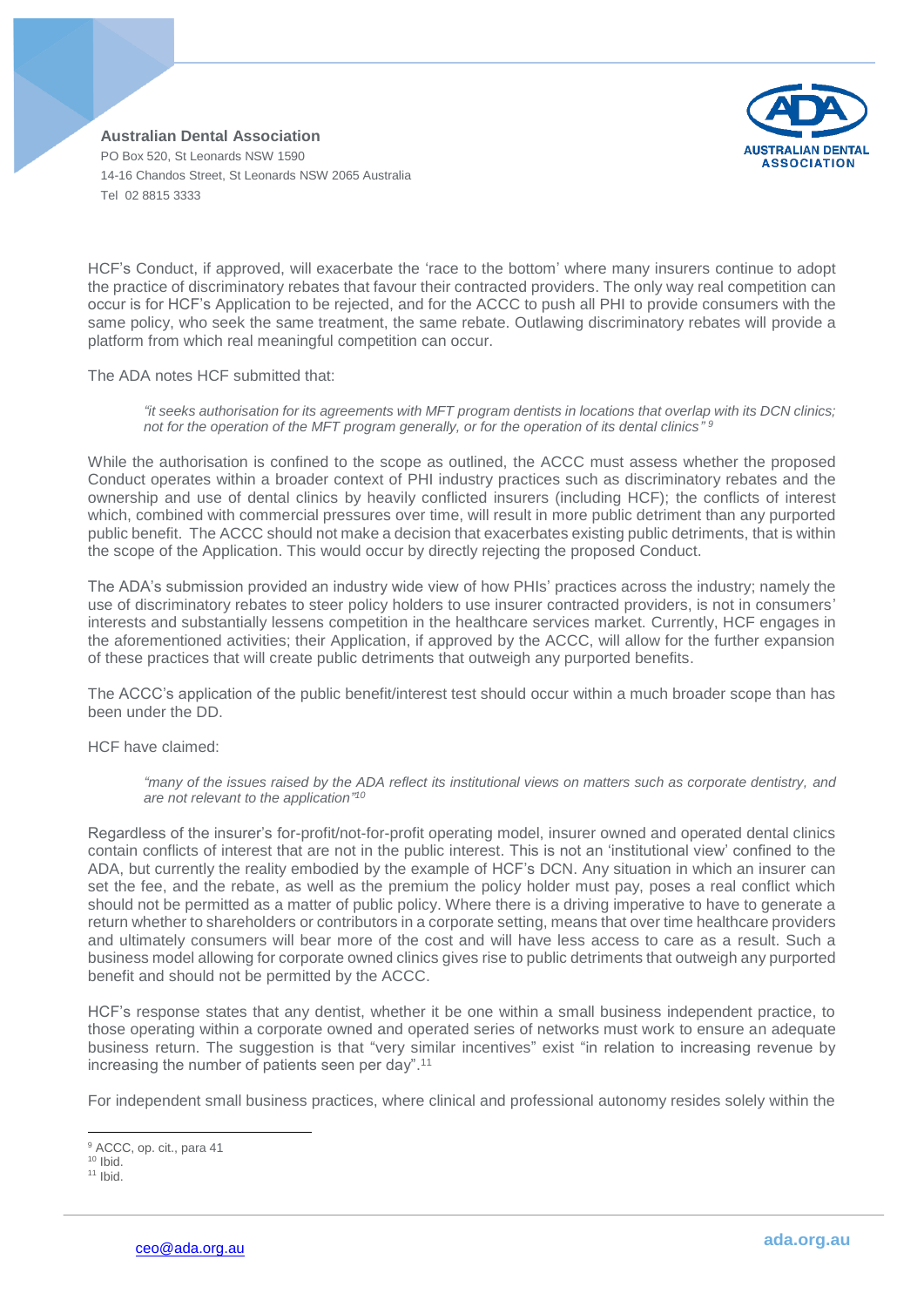

practitioner themselves and there is a close relationship between a patient and a dentist, the decisions of the dentist based on needs of the patient are more likely to override the process standardisation mechanisms associated with a corporation. Equally, the motive to maintain the reputation of the practice is significantly stronger when it affects 100% of the single practice versus 1% of the national business.

When closely examined, HCF's conflation of a small business independent practitioner and a health insurance corporation running and owning practices is ill founded.

The Operations of Private Health Insurer's Annual Report data for 2016-17 shows that HBF and HCF's surplus/(deficit) before tax was \$59 million and \$182 million respectively. For 2016-17, HBF and HCF had no (zero) taxation expenses. Small business dental practices do not have the same access to the tax consultants that HBF, HCF and private health insurers do to restructure their affairs to not pay any tax. To suggest that 'very similar incentives' exist is overly simplistic. There is no public benefit in HBF and HCF not paying any tax.

| Year    | <b>Surplus</b>   | <b>Assets</b>     |
|---------|------------------|-------------------|
| 2016-17 | $$182 + million$ | $$1.484+$ billion |
| 2015-16 | \$174+ million   | \$1.293+ billion  |
| 2014-15 | $$153+$ million  | \$1.685+ billion  |
| 2013-14 | $$72+$ million   | \$1.535+ billion  |
| 2012-13 | \$99+ million    | \$1.408+ billion  |

# Table: HCF outcomes 2012-13 to 2016-17

Source: Private Health Insurance Administration Council / Australian Prudential Regulation Authority Operations of Private Health Insurers Annual *Reports, 2012-13 to 2016-17*

The above table clearly shows that HCF have accumulated massive surplus and asset growth over the last five financial years. DCN and health fund clinics are simply being promoted to increase the profitability of HCF and other PHI, along with attracting a public taxpayer funded 30% rebate on premiums. During this same time period, HCF have paid nil tax.

Considering policy holders pay yearly premium increases higher than CPI and receive nominal rebate increases for dental services, these outcomes represent considerable public detriment that has occurred and is continuing. This overwhelming public detriment will be further exacerbated if the ACCC's final determination approves HCF's Application.

The most equitable and fairest outcome the ACCC should be advocating is for policy holders with the same policy to receive the same rebate for the same service. Dental practitioners do not begrudge competition, but instead urge for government and policy makers, including the ACCC, to ensure there is a genuinely even level playing field. Rebate equality is the only way in which there would be fair competition even if there are PHI owned clinics.

# **Balance of public benefit and detriment**

The DD's conclusion that in the circumstances, the case for HCF's Conduct being likely to result in a public benefit that will outweigh any likely public detriment has not been credibly established. The opposite has been occurring and will continue to be the case. The public detriments outlined in the ADA's previous submission and in this submission will be more pronounced should the ACCC authorise HCF's Conduct. The proposed